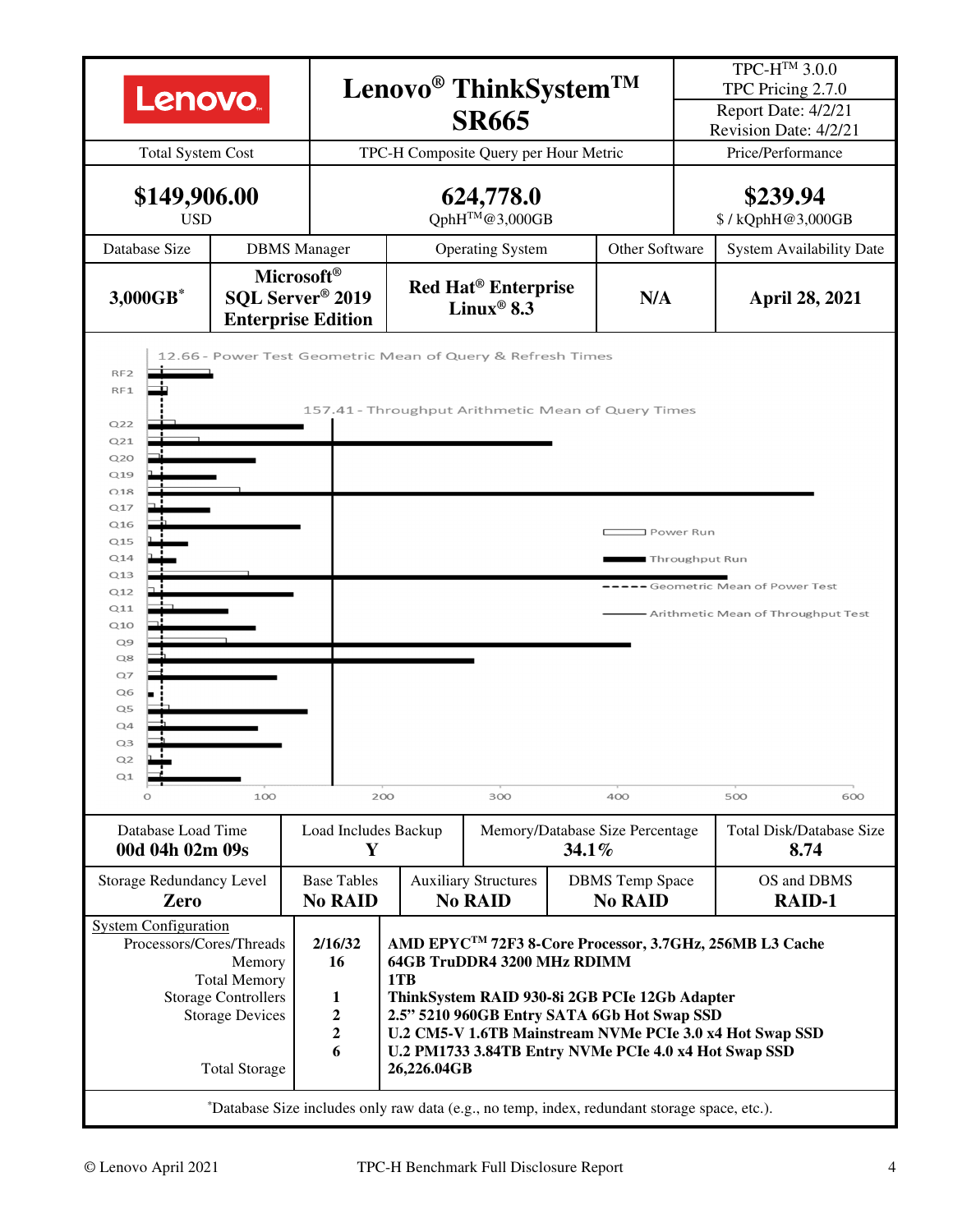| <b>Lenovo</b> |  |  |
|---------------|--|--|
|               |  |  |

## **Lenovo ThinkSystem SR665**

TPC-H 3.0.0 TPC Pricing 2.7.0 Report Date: 4/2/21

|                                                                                                                                                        |                   |                | Revision Date: 4/2/21 |                                   |                 |              |  |
|--------------------------------------------------------------------------------------------------------------------------------------------------------|-------------------|----------------|-----------------------|-----------------------------------|-----------------|--------------|--|
| <b>Description</b>                                                                                                                                     | Part              | Price          | Unit                  | Quantity                          | <b>Extended</b> | 3-Yr. Maint. |  |
|                                                                                                                                                        | <b>Number</b>     | Source         | Price                 |                                   | Price           | Price        |  |
| Server Hardware                                                                                                                                        |                   |                |                       |                                   |                 |              |  |
| Server: ThinkSystem SR665-3yr Warranty                                                                                                                 | 7D2VCTO1WW        | $\mathbf{1}$   | 60,999                | 1                                 | 60,999          |              |  |
| ThinkSystem 2U 2.5" Chassis with 8, 16 or 24 Bays                                                                                                      | B8LZ              |                |                       | 1                                 |                 |              |  |
| ThinkSystem AMD EPYC 72F3 8C 180W 3.7GHz Processor                                                                                                     | BF7H              |                |                       | $\overline{c}$                    |                 |              |  |
| ThinkSystem 64GB TruDDR4 Performance+ 3200 MHz (2Rx4 1.2V) RDIMM-A                                                                                     | <b>BCZZ</b>       |                |                       | 16                                |                 |              |  |
| ThinkSystem RAID 930-8i 2GB Flash PCIe 12Gb Adapter                                                                                                    | <b>AUNJ</b>       |                |                       | 1                                 |                 |              |  |
| ThinkSystem 1610-8P NVMe Switch Adapter                                                                                                                | B <sub>4</sub> PA |                |                       | 1                                 |                 |              |  |
| ThinkSystem 2.5" 5210 960GB Entry SATA 6Gb Hot Swap QLC SSD                                                                                            | B <sub>9</sub> AC |                |                       | $\overline{2}$                    |                 |              |  |
| ThinkSystem U.2 Toshiba CM5-V 1.6TB Mainstream NVMe PCIe 3.0 x4 Hot Swap SSD                                                                           | <b>B21X</b>       |                |                       | $\overline{2}$                    |                 |              |  |
| ThinkSystem U.2 PM1733 3.84TB Entry NVMe PCle 4.0 x4 Hot Swap SSD                                                                                      | BC4Z              |                |                       | 6                                 |                 |              |  |
| ThinkSystem 2U/4U 8x2.5" NVMe Backplane                                                                                                                | <b>BCQM</b>       |                |                       | $\overline{2}$                    |                 |              |  |
| ThinkSystem 2U 8x2.5" SAS/SATA Backplane                                                                                                               | B8LU              |                |                       | 1                                 |                 |              |  |
| ThinkSystem Marvell QL41232 10/25GbE SFP28 2-Port OCP Ethernet Adapter                                                                                 | B5SW              |                |                       | 1                                 |                 |              |  |
| ThinkSystem 2U PCIe Gen4 x16/x16 Slot 1&2 Riser 1 or 2                                                                                                 | B8LQ              |                |                       | 1                                 |                 |              |  |
| ThinkSystem 1100W (230V/115V) V2 Platinum Hot-Swap Power Supply                                                                                        | B8QC              |                |                       | $\overline{c}$                    |                 |              |  |
| 2.8m, 13A/100-250V, C13 to C14 Jumper Cord                                                                                                             | 6400              |                |                       | $\overline{2}$                    |                 |              |  |
| ThinkSystem XClarity Controller Standard to Enterprise Upgrade                                                                                         | <b>AUPW</b>       |                |                       | 1                                 |                 |              |  |
| ThinkSystem 2U Performance Fan Option Kit                                                                                                              | B8LY              |                |                       | 6                                 |                 |              |  |
| ThinkSystem Toolless Slide Rail Kit v2                                                                                                                 | B8LA              |                |                       | 1                                 |                 |              |  |
| ThinkSystem 2U EIA Latch Standard (Left)                                                                                                               | <b>B8L7</b>       |                |                       |                                   |                 |              |  |
| Lenovo 1m Passive 25G SFP28 DAC Cable                                                                                                                  | AV <sub>1</sub> W |                |                       | 1                                 |                 |              |  |
| ThinkSystem SR665 2U Refresh MB                                                                                                                        | BF6Z              |                |                       |                                   |                 |              |  |
| ThinkSystem 2U EIA Latch with FIO (right)                                                                                                              | B8M9              |                |                       | 1                                 |                 |              |  |
| ThinkSystem 2U MS Air Duct Filler(For 2U Gap)                                                                                                          | B8MP              |                |                       | $\overline{c}$                    |                 |              |  |
| FBU345 SuperCap                                                                                                                                        | <b>AUNP</b>       |                |                       | 1                                 |                 |              |  |
| MS 2FH Riser Filler                                                                                                                                    | BC4X              |                |                       | 1                                 |                 |              |  |
| ThinkSystem 2U MS 3FH Riser Filler                                                                                                                     | B8MM              |                |                       |                                   |                 |              |  |
| ThinkSystem 2U MS 3FH Riser1 Cage                                                                                                                      | B8MN              |                |                       | 1                                 |                 |              |  |
| Premier Essential - 3Yr 24x7 4Hr Resp + YDYD SR665                                                                                                     | 5PS7A78552        | 1              | 2,786                 | -1                                |                 | 2,786        |  |
|                                                                                                                                                        |                   |                |                       | Subtotal                          | 60,999          | 2,786        |  |
| <b>Server Software</b>                                                                                                                                 |                   |                |                       |                                   |                 |              |  |
| SQL Server 2019 Enterprise Edition (2 Core License)                                                                                                    | N/A               | $\overline{c}$ | 13,748                | 8                                 | 109,984         |              |  |
| RHEL Server Physical or Virtual Node, 2 Skt Prem RH Sup 3Yr                                                                                            | 2020              | 1              | 5,290                 | 1                                 | 5,290           |              |  |
| Microsoft Problem Resolution Services (1 Incident)                                                                                                     | N/A               | $\overline{2}$ | 259                   | $\mathbf{1}$                      |                 | 259          |  |
|                                                                                                                                                        |                   |                |                       | Subtotal                          | 115,274         | 259          |  |
| Infrastructure                                                                                                                                         |                   |                |                       |                                   |                 |              |  |
| S2 42U Standard Rack                                                                                                                                   | 93074RX           | 1              | 1,565                 | $\mathbf{1}$                      | 1,565           |              |  |
| ThinkSystem Pref. Pro II USB Keyboard - US English                                                                                                     | <b>AXTL</b>       | $\mathbf{1}$   | 29                    | 1                                 | 29              |              |  |
| ThinkSystem Optical Wheel Mouse - USB                                                                                                                  | <b>BOLN</b>       | 1              | 39                    | 1                                 | 39              |              |  |
| ThinkVision T1714p 17 Inch Square LED Backlit LCD Monitor                                                                                              | 60FELAR1US        | 1              | 159                   | 1                                 | 159             |              |  |
| Essential Service - 3Yr 24x7 4Hr Response (Rack)                                                                                                       | 41L2760           | $\mathbf{1}$   | 315                   | $\mathbf{1}$                      |                 | 315          |  |
|                                                                                                                                                        |                   |                |                       | <b>Subtotal</b>                   | 1,792           | 315          |  |
|                                                                                                                                                        |                   |                |                       | Total                             | 178,065         | 3,360        |  |
| Dollar Volume Discount (See Note 1)                                                                                                                    | 44.28%            | 1              |                       |                                   | 31,519          |              |  |
| Pricing: 1 - Lenovo 1-877-782-7134; 2 - Microsoft                                                                                                      |                   |                |                       | Three-Year Cost of Ownership USD: |                 | \$149,906.00 |  |
| Note 1: Discount applies to all line items where Source=1; pricing is for these or similar quantities.                                                 |                   |                |                       |                                   | QphH@3000GB:    | 624,778.0    |  |
| Discounts for similarly sized configurations will be similar to what is quoted here, but may vary                                                      |                   |                |                       | \$USD/kQphH@3000GB:               |                 | \$239.94     |  |
| based on the specific components priced.                                                                                                               |                   |                |                       |                                   |                 |              |  |
| Benchmark results and test methodology audited by Doug Johnson for InfoSizing, Inc. (www.sizing.com)                                                   |                   |                |                       |                                   |                 |              |  |
| Prices used in TPC benchmarks reflect the actual prices a customer would pay for a one-time purchase of the stated components. Individually negotiated |                   |                |                       |                                   |                 |              |  |
| discounts are not permitted. Special prices based on assumptions about past or future purchases are not permitted. All discounts reflect standard      |                   |                |                       |                                   |                 |              |  |
| pricing policies for the listed components. For complete details, see the pricing section of the TPC benchmark specifications. If you find that stated |                   |                |                       |                                   |                 |              |  |
| prices are not available according to these terms, please inform the TPC at pricing@tpc.org. Thank you.                                                |                   |                |                       |                                   |                 |              |  |
|                                                                                                                                                        |                   |                |                       |                                   |                 |              |  |
|                                                                                                                                                        |                   |                |                       |                                   |                 |              |  |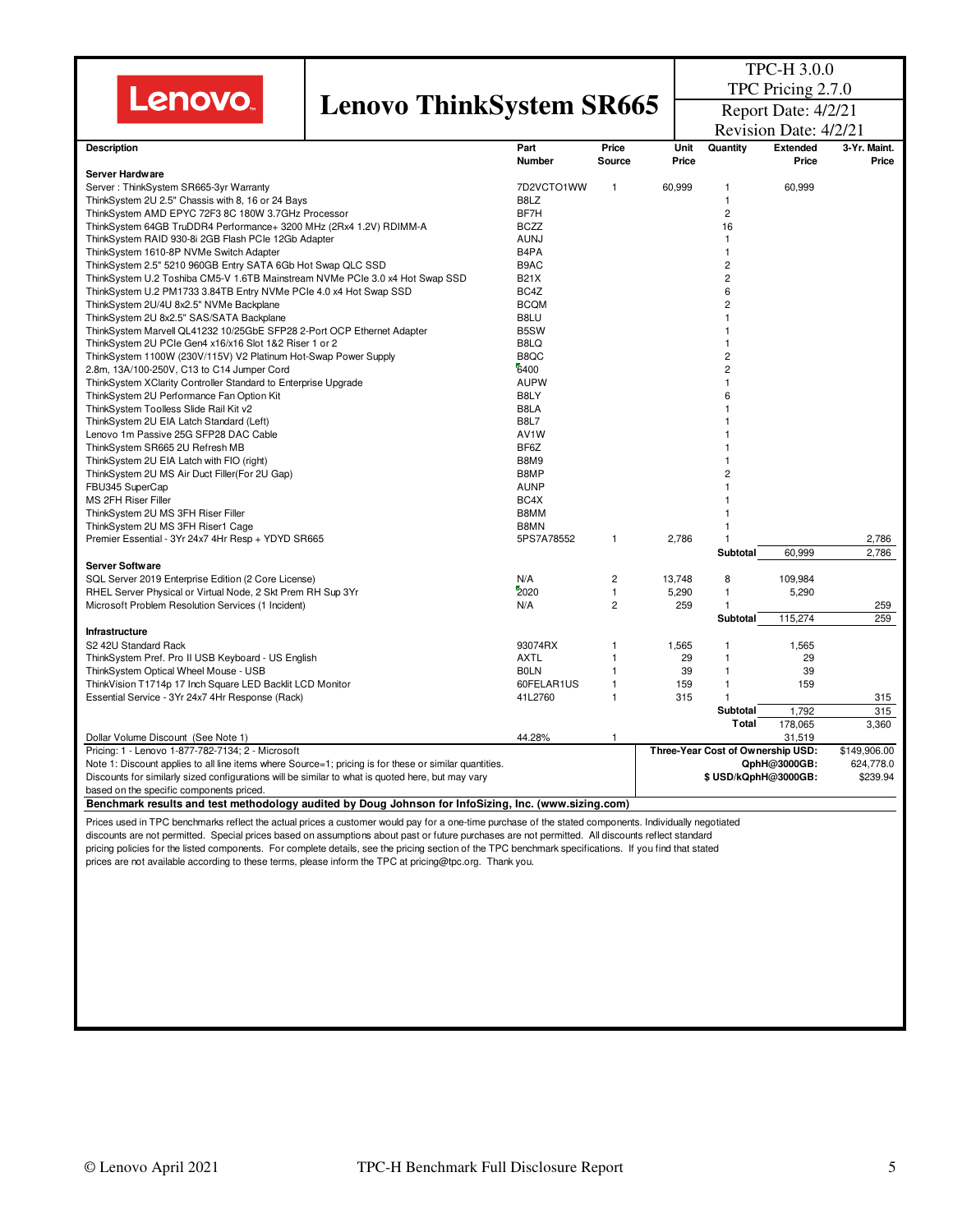

## **Lenovo ThinkSystem SR665**

| 3,000               | Database Scale Factor                                |
|---------------------|------------------------------------------------------|
| 8.74                | Total Data Storage/Database Size                     |
| $34.1\%$            | Memory/Database Size                                 |
| 2021-03-14 12:58:01 | <b>Start of Database Load</b>                        |
| 2021-03-14 17:00:10 | End of Database Load                                 |
| 00d 04h 02m 09s     | Database Load Time                                   |
| 8                   | Query Streams for Throughput Test                    |
| 853,014.6           | TPC-H Power ( $QppH^{TM}$ @3,000)                    |
| 457,609.5           | TPC-H Throughput ( $QthH^{TM}$ @3,000)               |
| 624,778.0           | TPC-H Composite Query-per-Hour Metric (QphH@3,000GB) |
| \$149,906.00 USD    | Total System Price over 3 Years                      |
| \$239.94 USD        | TPC-H Price/Performance Metric (\$/kQphH@3,000GB)    |
|                     |                                                      |

Measurement Intervals:

Measurement Interval in Throughput Test (Ts) **4153.76** 

Duration of Stream Execution:

|                  | Seed        | <b>Query Start Time</b> | <b>Total Time</b> | <b>RF1 Start Time</b> | <b>RF2 Start Time</b> |  |
|------------------|-------------|-------------------------|-------------------|-----------------------|-----------------------|--|
| <b>Power Run</b> |             | <b>Query End Time</b>   | (hh:mm:ss)        | <b>RF1 End Time</b>   | <b>RF2 End Time</b>   |  |
|                  |             | 2021-03-14 22:52:54     | 00:07:51          | 2021-03-14 22:52:35   | 2021-03-14 23:00:47   |  |
|                  | 314170010   | 2021-03-14 23:00:45     |                   | 2021-03-14 22:52:52   | 2021-03-14 23:01:40   |  |
| Throughput       | <b>Seed</b> | <b>Query Start Time</b> | <b>Total Time</b> | <b>RF1 Start Time</b> | <b>RF2 Start Time</b> |  |
| <b>Stream</b>    |             | <b>Query End Time</b>   | (hh:mm:ss)        | <b>RF1 End Time</b>   | <b>RF2 End Time</b>   |  |
| $\mathbf{1}$     | 314170011   | 2021-03-14 23:01:40     | 00:58:21          | 2021-03-15 00:01:03   | 2021-03-15 00:01:20   |  |
|                  |             | 2021-03-15 00:00:01     |                   | 2021-03-15 00:01:20   | 2021-03-15 00:02:14   |  |
| $\overline{2}$   | 314170012   | 2021-03-14 23:01:40     | 00:58:06          | 2021-03-15 00:02:14   | 2021-03-15 00:02:32   |  |
|                  |             | 2021-03-14 23:59:46     |                   | 2021-03-15 00:02:32   | 2021-03-15 00:03:28   |  |
| $\overline{3}$   | 314170013   | 2021-03-14 23:01:40     | 00:56:05          | 2021-03-15 00:03:29   | 2021-03-15 00:03:46   |  |
|                  |             | 2021-03-14 23:57:45     |                   | 2021-03-15 00:03:46   | 2021-03-15 00:04:43   |  |
| $\overline{4}$   |             | 2021-03-14 23:01:40     | 00:59:21          | 2021-03-15 00:04:43   | 2021-03-15 00:05:00   |  |
|                  | 314170014   | 2021-03-15 00:01:01     |                   | 2021-03-15 00:05:00   | 2021-03-15 00:05:56   |  |
| 5                | 314170015   | 2021-03-14 23:01:40     | 00:58:38          | 2021-03-15 00:05:56   | 2021-03-15 00:06:15   |  |
|                  |             | 2021-03-15 00:00:18     |                   | 2021-03-15 00:06:15   | 2021-03-15 00:07:10   |  |
| 6                | 314170016   | 2021-03-14 23:01:40     | 00:58:54          | 2021-03-15 00:07:11   | 2021-03-15 00:07:28   |  |
|                  |             | 2021-03-15 00:00:34     |                   | 2021-03-15 00:07:28   | 2021-03-15 00:08:26   |  |
| $\overline{7}$   |             | 2021-03-14 23:01:40     | 00:57:40          | 2021-03-15 00:08:26   | 2021-03-15 00:08:43   |  |
|                  | 314170017   | 2021-03-14 23:59:20     |                   | 2021-03-15 00:08:43   | 2021-03-15 00:09:41   |  |
| 8                | 314170018   | 2021-03-14 23:01:40     | 00:54:46          | 2021-03-15 00:09:41   | 2021-03-15 00:09:58   |  |
|                  |             | 2021-03-14 23:56:26     |                   | 2021-03-15 00:09:58   | 2021-03-15 00:10:54   |  |